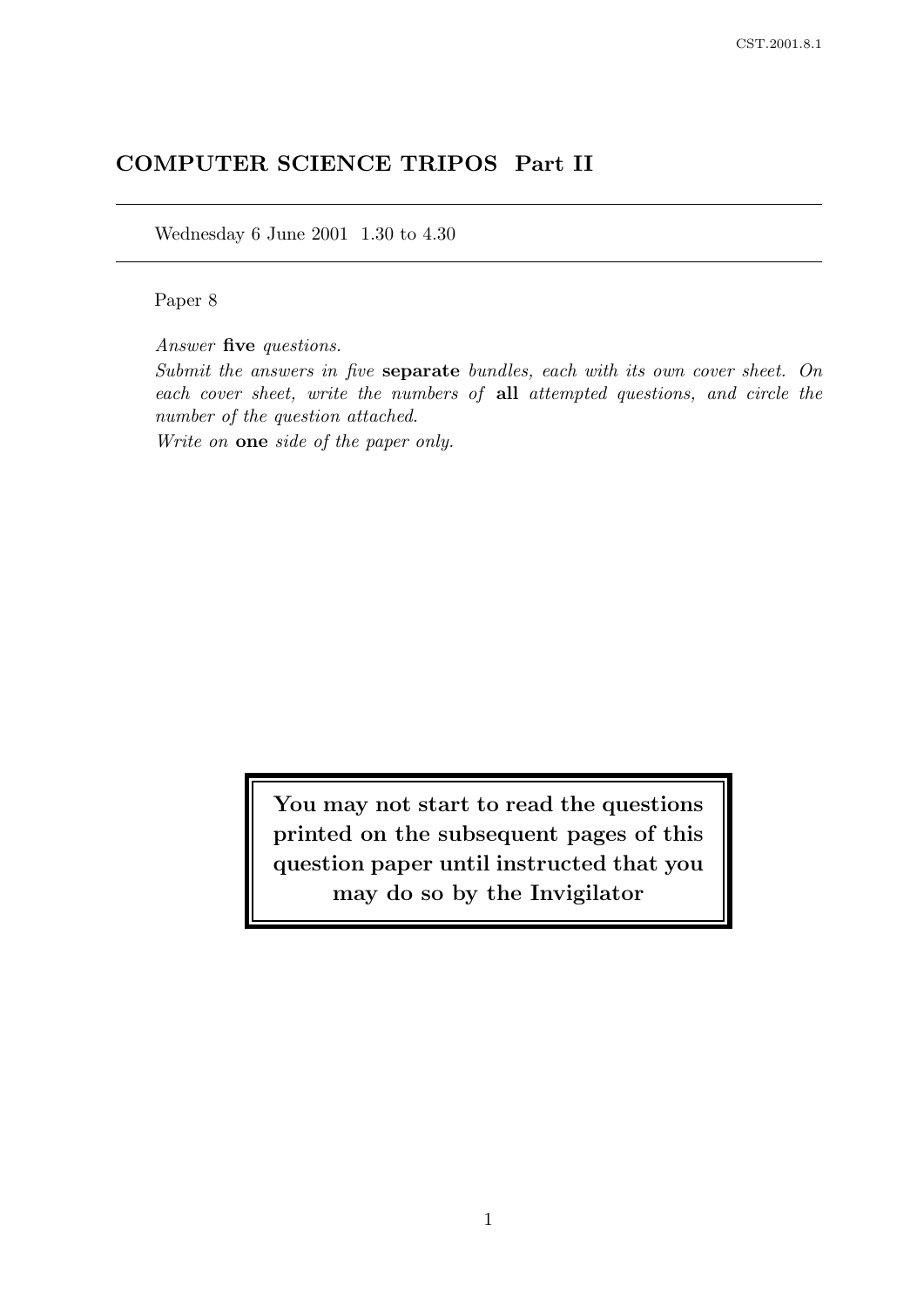## 1 Distributed Systems

Write brief notes on each of the following:

|     | $(a)$ remote procedure call        | $[4 \text{ marks}]$ |
|-----|------------------------------------|---------------------|
|     | $(b)$ object orientated middleware | $[4 \text{ marks}]$ |
| (c) | message orientated middleware      | [4 marks]           |
|     | $(d)$ event-based middleware       | [4 marks]           |
|     | $(e)$ publish-subscribe systems    | $[4 \text{ marks}]$ |

Your notes should highlight the significant differences between these forms of middleware and should mention any application areas for which each is especially suited.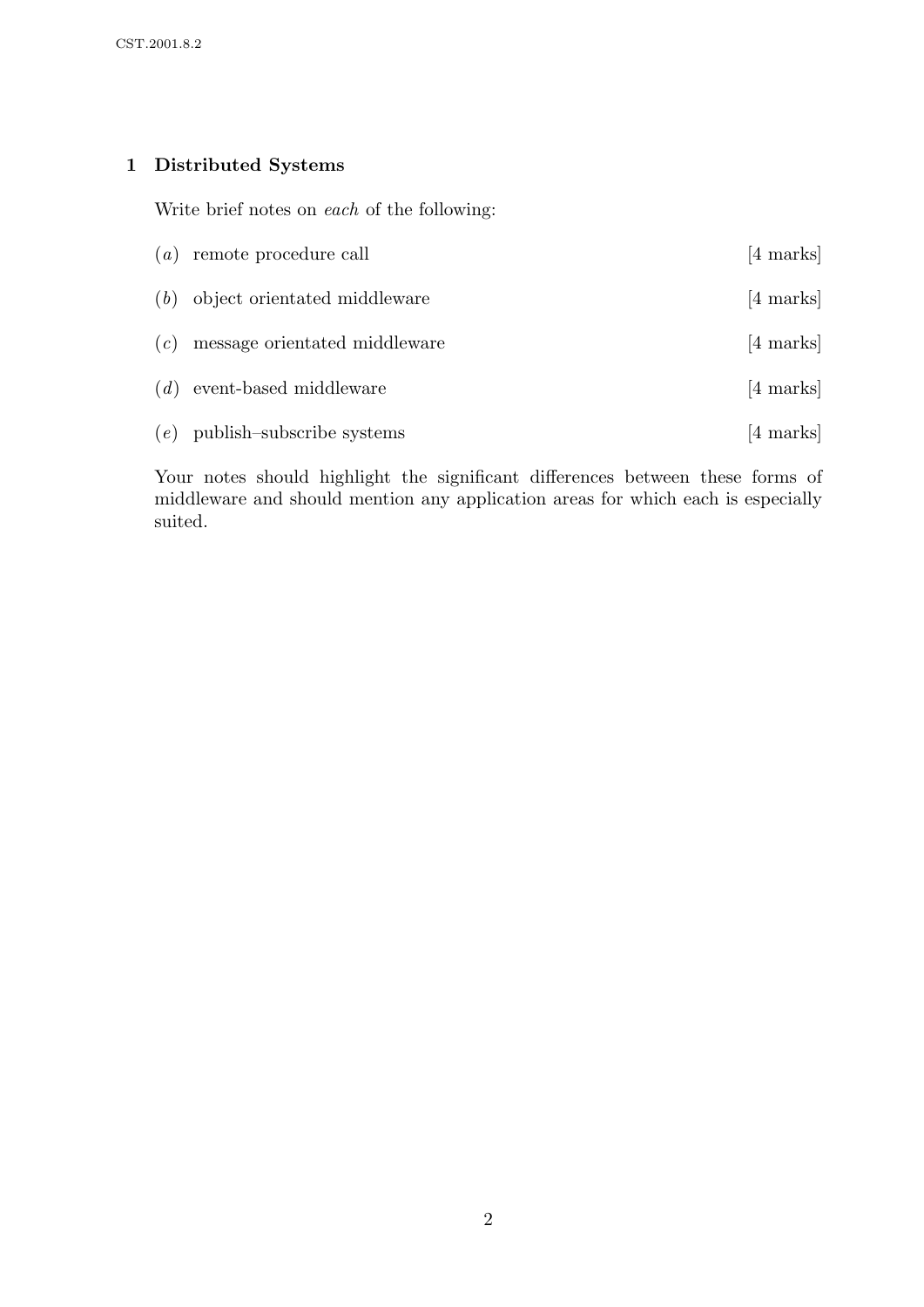#### 2 VLSI Design

- (a) The constant field model of MOS scaling applies a dimensionless factor  $\alpha$ to manufacturing dimensions (length, width and thickness), voltages and processing concentrations, so that channel thickness remains unchanged. For example, with  $\alpha = 1$ , the dimensions are unchanged; with  $\alpha = 2$ , they would be halved. Derive approximate expressions for the consequent scaling of
	- gate area
	- channel resistance
	- current
	- load capacitance
	- gate delay
	- static power consumption (per gate)
	- power density (per unit area)
	- current density (in wires)

What are the main implications for speed, size and power? [8 marks]

- (b) Constant voltage is an alternative model in which the only manufacturing dimensions are scaled, leaving voltages unchanged, so the channel thickness increases by a factor  $\alpha$ . Derive approximate expressions for the consequent scaling and summarise the main implications. [8 marks]
- (c) What further factors make both models inappropriate as device sizes continue to decrease? [4 marks]

#### 3 Digital Communication II

- (a) In the context of networking, what is *congestion*? [2 marks]
- (b) Discuss the evolution of congestion control in TCP. You may like to consider some or all of the following in your answer: congestion window, slow start, fast retransmit, fast recovery, TCP Vegas, RED, ECN, and congestion pricing.

[12 marks]

 $(c)$  Compare and contrast congestion control in TCP with the ways in which congestion is managed in ATM networks. [6 marks]

3 **[TURN OVER**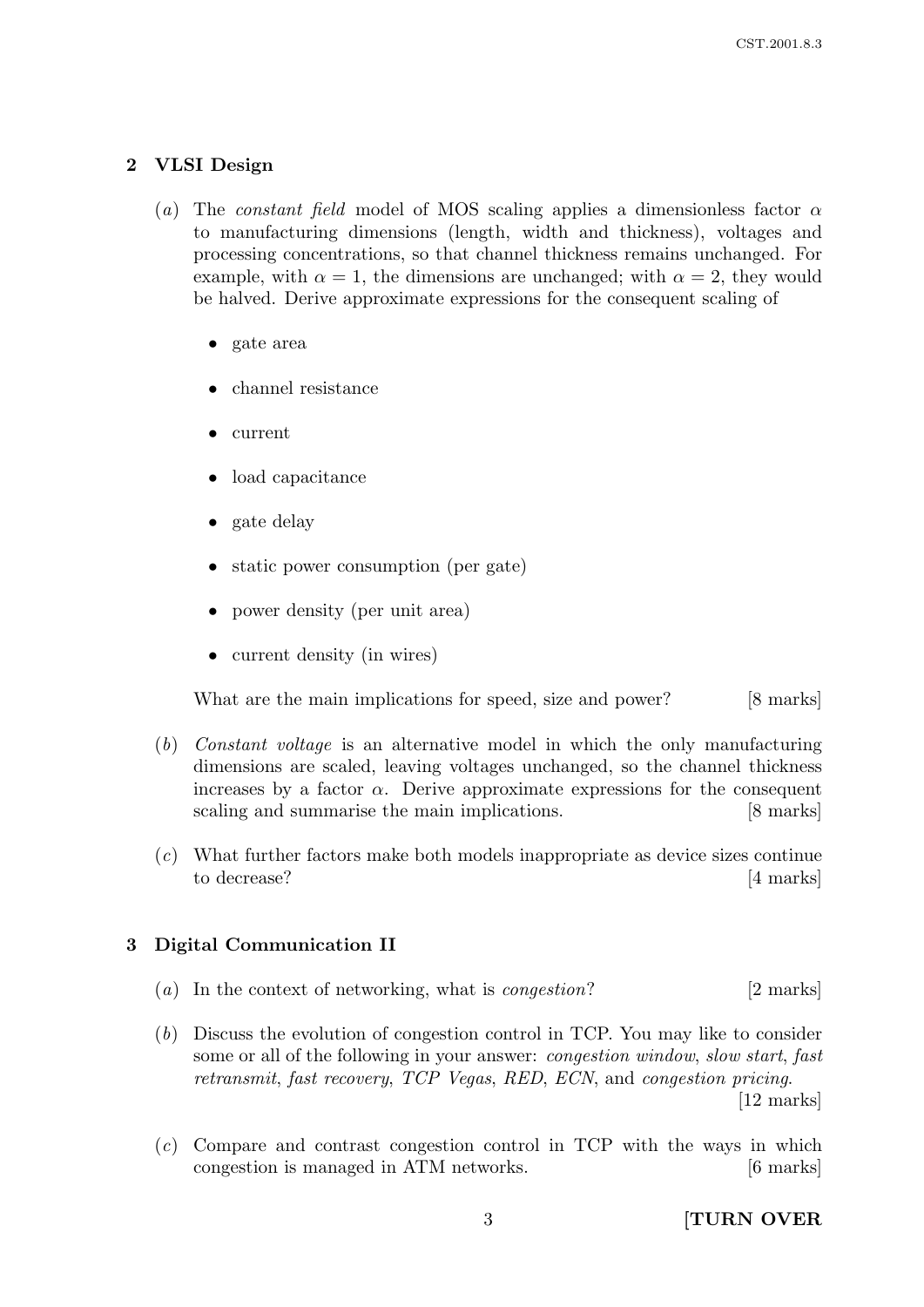### 4 Advanced Graphics and HCI

- $(a)$  For a given order, k, there is only one basis function for uniform B-splines. Every control point uses a shifted version of that one basis function. How many different basis functions are there for open-uniform B-splines of order  $k$ with  $n + 1$  control points, where  $n \ge 2k - 3$ ? [6 marks]
- (b) Explain what is different in the cases where  $n < 2k 3$  compared with the cases where  $n \geq 2k - 3$ . [3 marks]
- (c) Sketch the different basis functions for  $k = 2$  and  $k = 3$  (when  $n \ge 2k 3$ ). [4 marks]
- (d) Show that the open-uniform B-spline with  $k = 3$  and knot vector [000111] is equivalent to the quadratic Bezier curve. [7 marks]

#### 5 Business Studies

You are inspired to make your fortune by starting a distance learning enterprise to teach the world Computer Science, using multimedia lessons distributed over the Web.

Write notes for a business plan for the potential investors, under the following headings:

- $(a)$  The market. [5 marks]  $(b)$  The team required.  $[5 \text{ marks}]$
- (c) Outline overall project plan. [5 marks]
- (d) Business model, with a rough estimation of capital expenditure and profitability. [5 marks]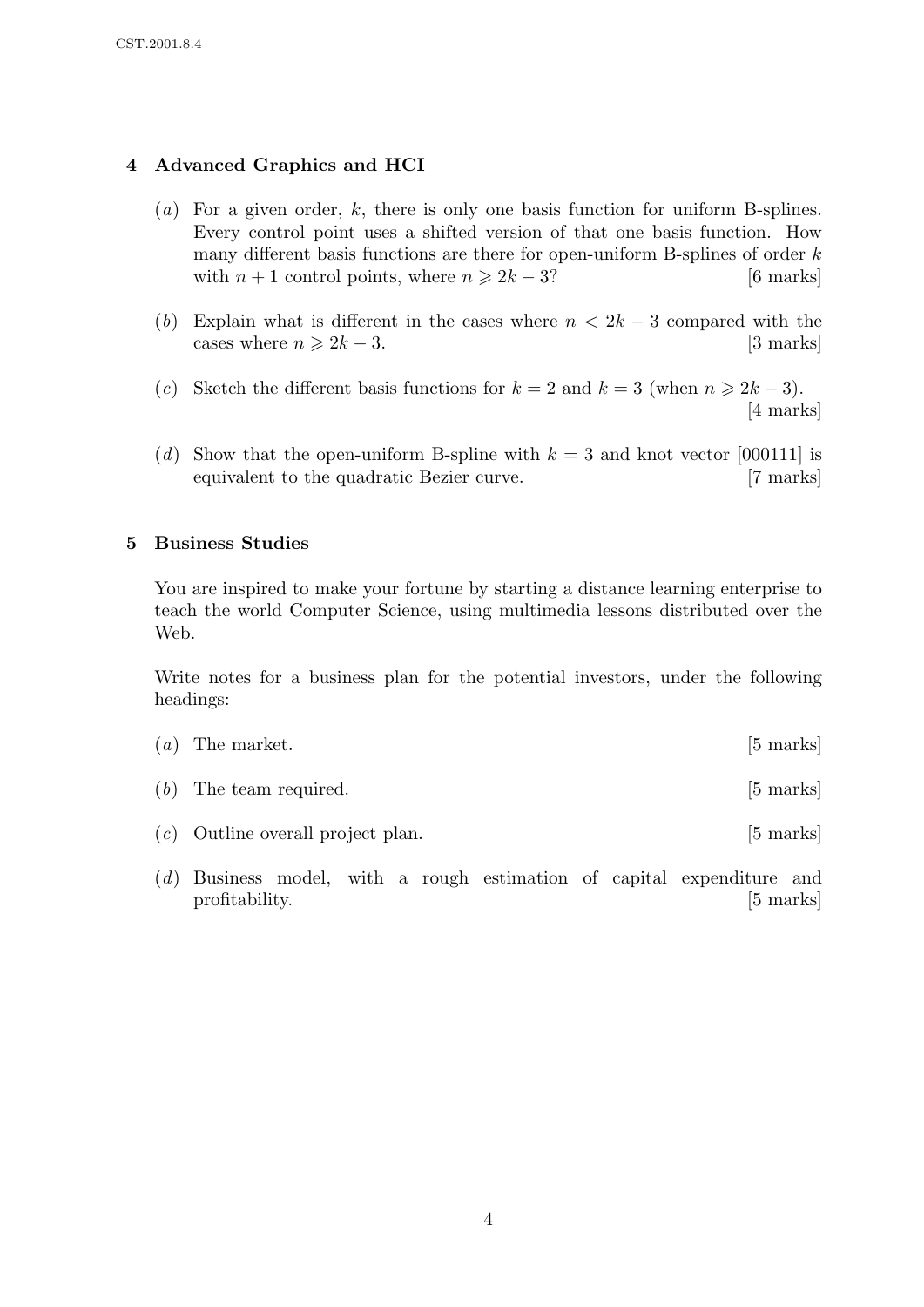#### 6 Security

In the Wired Equivalent Privacy protocol used in IEEE 802.11 networks, data are protected at the link level during transmission on a wireless LAN. Each frame has a 32-bit CRC appended to it; it is then encrypted using the RC4 stream cipher, initialised with a shared key and a 24-bit initial value; and finally, the initial value is sent with the encrypted frame.

|     | $(a)$ Why is the initial value used?                                              | [4 marks]           |
|-----|-----------------------------------------------------------------------------------|---------------------|
| (b) | Is the CRC an appropriate mechanism, and, if not, what should be used<br>instead? | $[4 \text{ marks}]$ |
|     | $(c)$ Describe <i>one</i> passive attack on this system.                          | $[4 \text{ marks}]$ |
|     | $(d)$ Describe <i>one</i> active attack on this system.                           | [4 marks]           |
|     | (e) What would be the effect of upgrading from RC4 to a stronger cipper such as   |                     |

 $(e)$  What would be the effect of upgrading from RC4 to a stronger cip AES used in output feedback mode? [4 marks]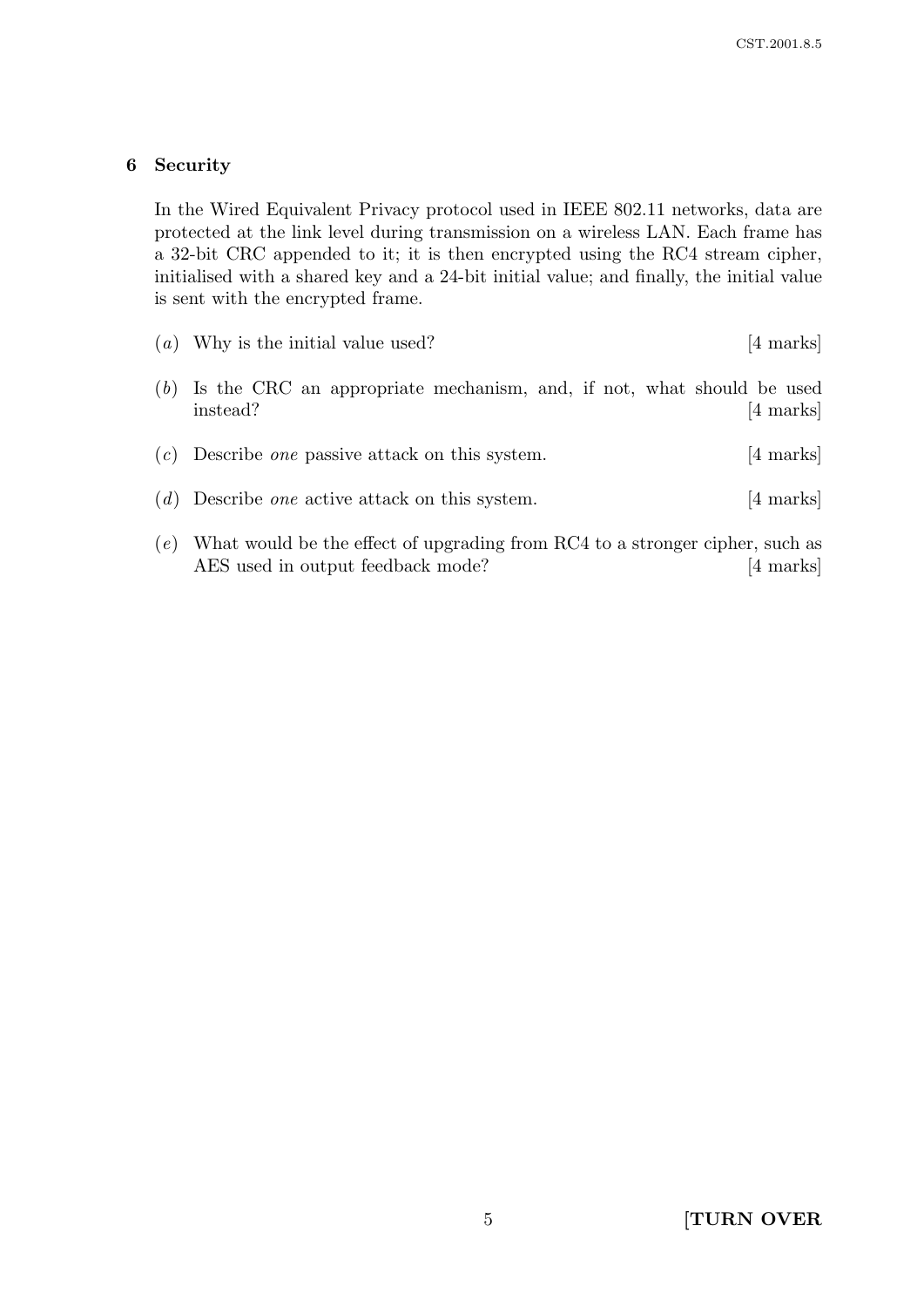## 7 Optimising Compilers

- (a) Explain the ideas of strictness analysis, including over what languages the ideas are applicable and what transformations are enabled by it. Describe how strictness functions for  $(i)$  built-in and  $(ii)$  user-defined functions are defined, clarifying the similarities and differences. [10 marks]
- $(b)$  A language has a user-defined function f which is defined in terms of builtin functions  $a_1, \dots, a_t$  and possibly recursion. Later, to aid efficiency, an additional function  $a_{t+1}$  is added to the set of system functions, but its effect (semantics) is the same as that of  $f$ . By considering examples similar to those used to show analyses are safe but imprecise, or otherwise, determine a relationship between the strictness functions  $f^{\sharp}$  and  $a_{t}^{\sharp}$  $[5$  marks]
- $(c)$  It is noted that strictness functions, e.g.

$$
cond^{\sharp}(x, y, z) = x \wedge (y \vee z)
$$

do not generally use negation in their defining boolean expressions. Show that all strictness functions can be written without negation or find a counterexample. Hint: No computable function  $f$  can have semantics such that there are  $x$  and  $y$  which satisfy

$$
f(x, y) = \bot
$$
 and  $f(x, \bot) \neq \bot$ .

[5 marks]

#### 8 Artificial Intelligence

Can a computer think? [20 marks]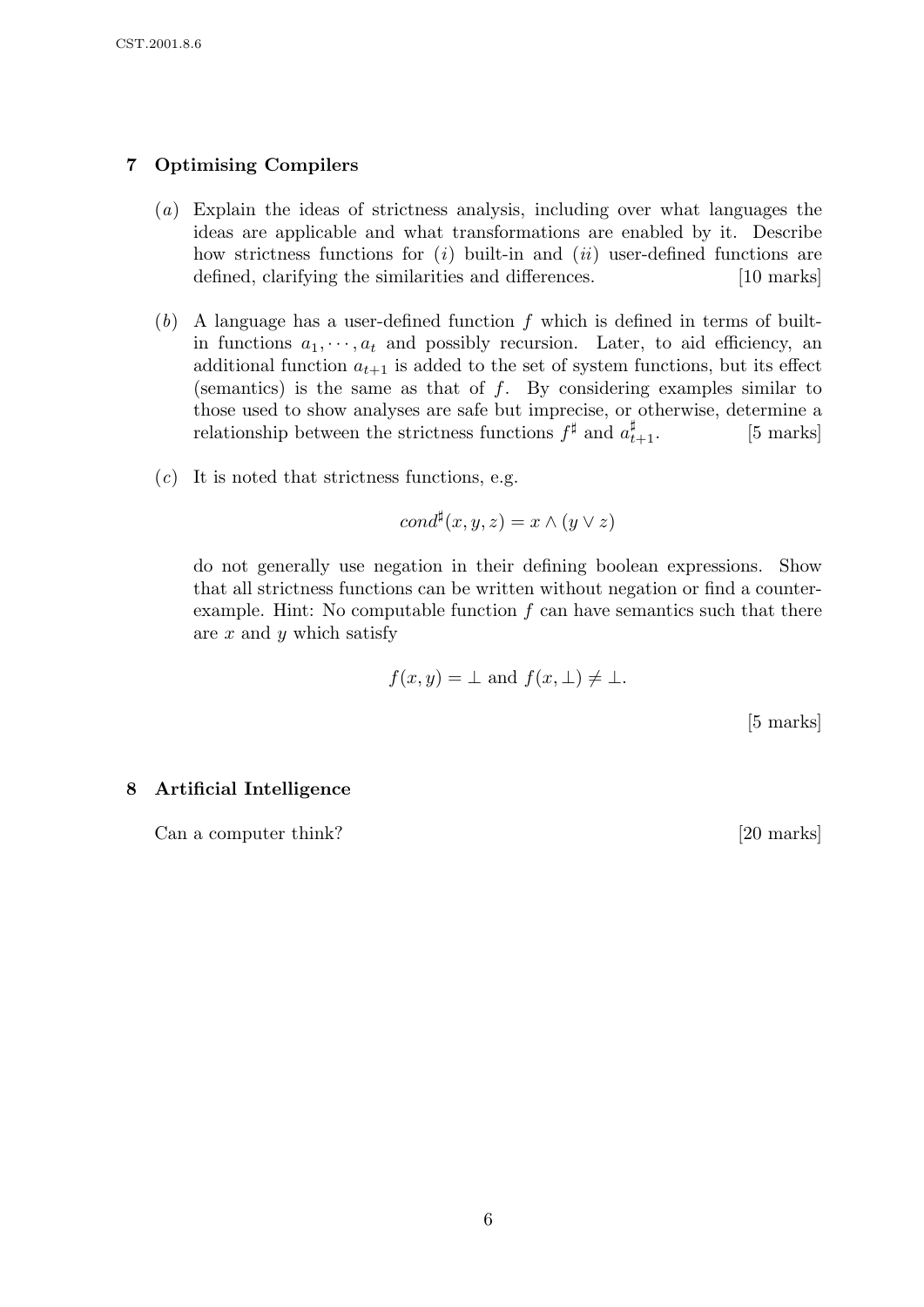#### 9 Neural Computing

 $(a)$  (i) A competitive Kohonen neural network forms feature maps which can be regarded as performing dimensionality reduction. Explain this.

[4 marks]

- $(ii)$  Is training time normally faster, or slower, in a supervised neural network compared with an unsupervised one? What is the major disadvantage inherent in the use of supervised neural networks? [2 marks]
- (iii) What class of neural network can be used to overcome the mathematical difficulties caused by the use of non-orthogonal sensory and motor representations? [2 marks]
- $(b)$  (i) Give three examples of biological sensory or motor control systems that seem to rely on the use of non-orthogonal coordinates. [3 marks]
	- (ii) Explain why this creates a problem in the computational evaluation and simulation of such systems, and discuss whether or not you think this issue matters in the function of the actual neurobiological systems.

[2 marks]

- $(c)$  (i) Give four examples of neural activity having a fundamentally quantal structure, in the sense that signals or events are quantised into discrete packages rather than being continuous. [4 marks]
	- (*ii*) For purposes of understanding neurobiological computation, what can be learned from studying the brain's failures, either as the consequences of specific forms of trauma or in normal function as revealed in the systematic visual illusions? [3 marks]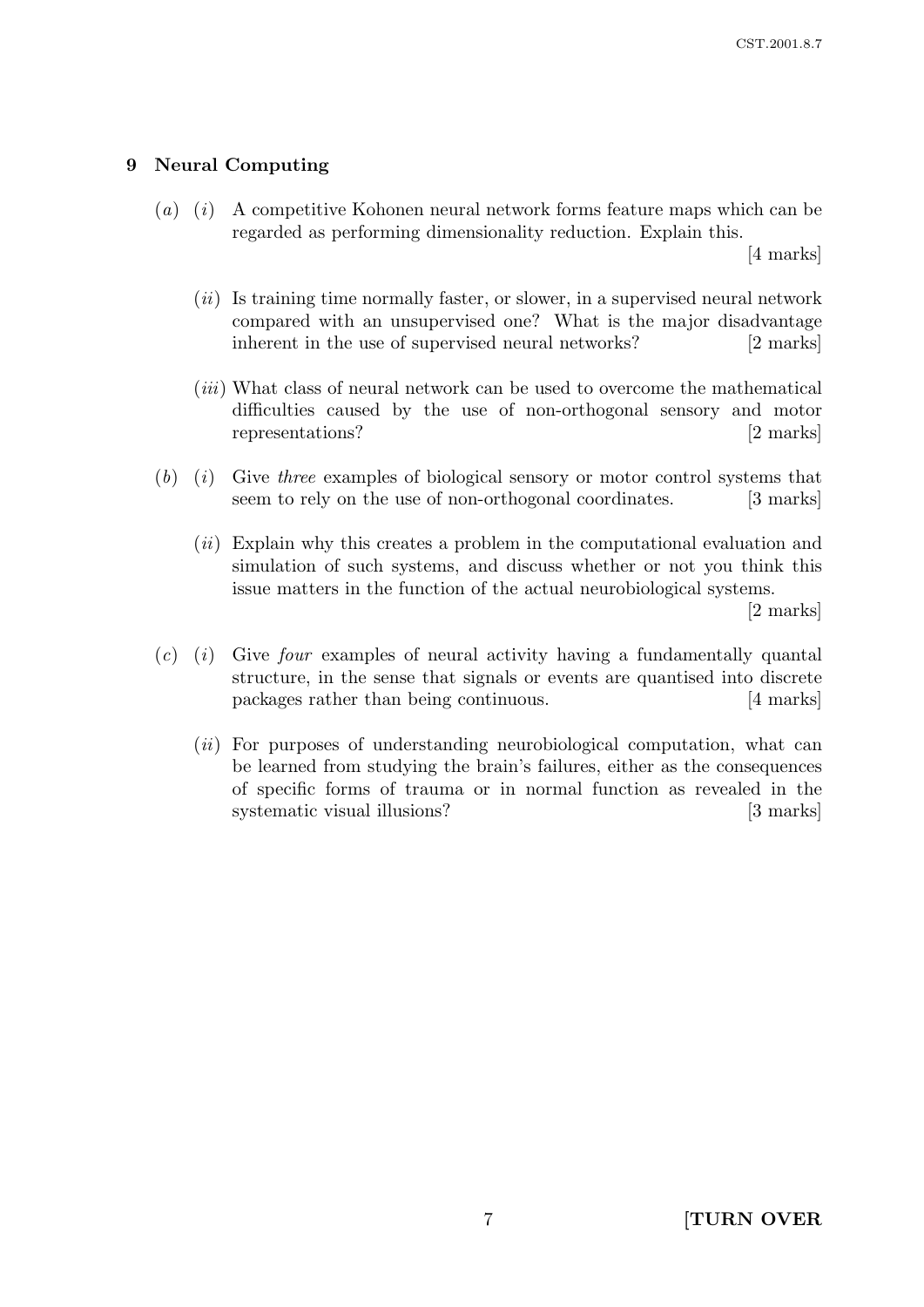## 10 Comparative Architectures

An important application spends a large proportion of its running time executing a particular loop. The loop is responsible for summing two arrays containing unsigned eight-bit values packed in memory into a similar third array. Saturating arithmetic is used, whereby results that overflow are "clipped" to the maximum representable value. For example, for the unsigned eight-bit case, 250 plus 20 would result in 255. In this particular application, such overflows are rare in practice, and this fact may be exploited to optimise the implementation.

- (a) Write pseudo code for a simple implementation of the inner loop for a 32 bit processor with a RISC-like instruction set. [Hint: It is possible to use the CPU's 32-bit ALU to perform four eight-bit additions with a single add instruction, and then use further code to detect if overflow occurred and correct it. You may assume the arrays start on word-aligned boundaries.] [10 marks]
- (b) Assuming the arrays are present in the CPU's L1 data cache, estimate the number of cycles required to sum arrays of length N on a statically-scheduled two-way super-scalar processor. State any assumptions you make. [5 marks]
- (c) Many instruction set architectures have been augmented with SIMD (Single Instruction Multiple Data) instructions to enhance processors' performance when dealing with packed arrays such as those used by this application. Demonstrate how SIMD instructions could be used to optimise the loop. Assuming that 50% of the running time of the application was spent executing your previous loop implementation, estimate the program's speedup when using the SIMD optimised loop. [5 marks]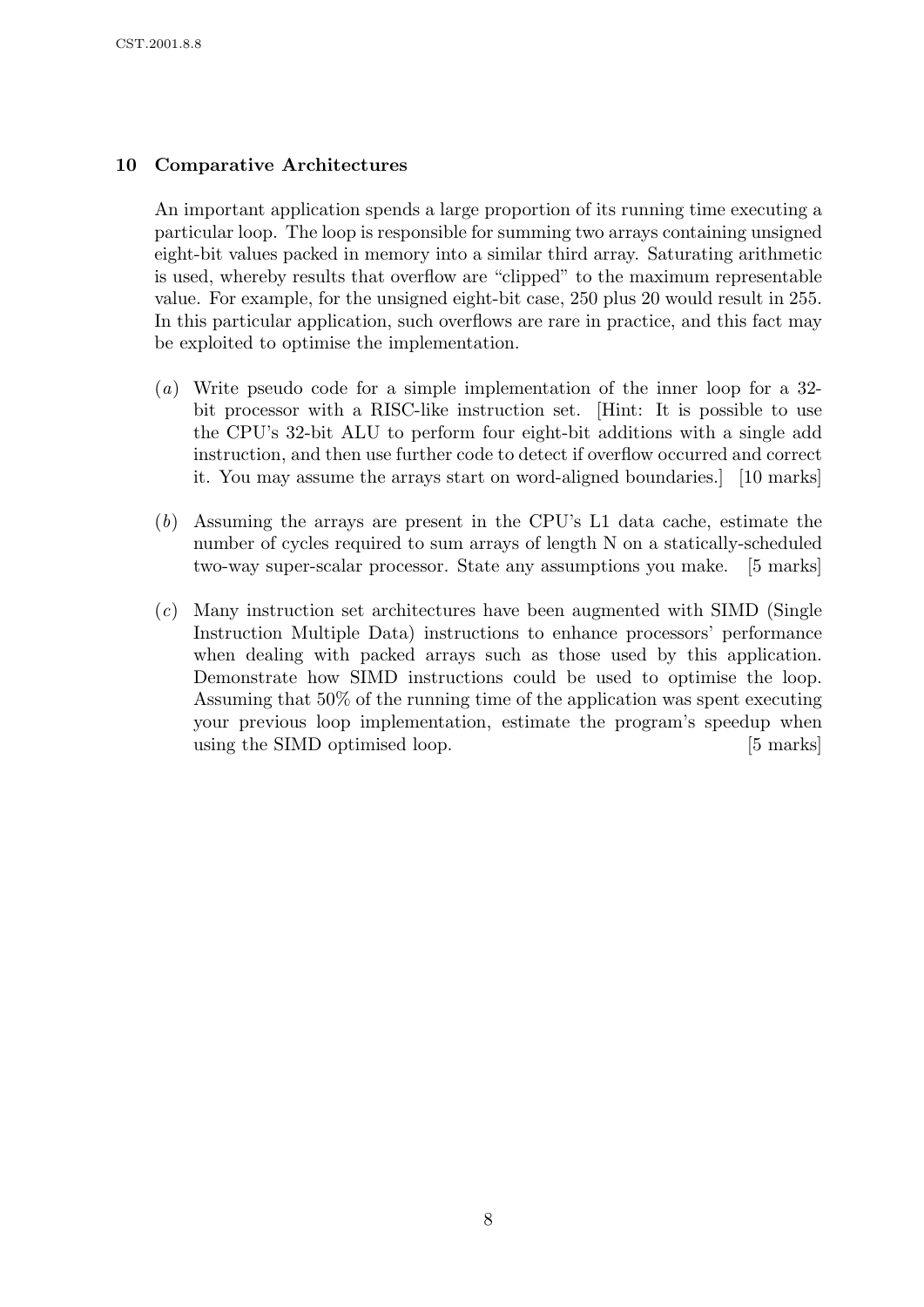#### 11 Numerical Analysis II

(a) A cubic spline over knots  $x_1, x_2, \ldots x_n$  is defined by

$$
\phi(x) = \frac{(x - x_j)y_{j+1} + (x_{j+1} - x)y_j}{d_j}
$$

$$
- \frac{(x - x_j)(x_{j+1} - x)\{(d_j + x_{j+1} - x)\mu_j + (d_j + x - x_j)\mu_{j+1}\}}{6d_j}
$$

for  $x \in [x_j, x_{j+1}]$  where  $d_j = x_{j+1} - x_j$ . The spline is continuous in its first and second derivatives.

- (i) Find  $\phi(x_i)$ . [2 marks]
- (*ii*) Find formulae for  $\phi'(x_j)$  and  $\phi'(x_{j+1})$  for  $x \in [x_j, x_{j+1}]$ . [4 marks]

(*iii*) What is 
$$
\phi''(x_j)
$$
? [2 marks]

- (b) Form a set of equations for computing the unknowns  $\{\mu_j\}$ , specifying suitable end conditions to simplify these equations. [10 marks]
- (c) What are the important properties of these equations with respect to their numerical solution? [2 marks]

#### 12 Specification and Verification I

- (a) Describe the axioms and rules of Floyd–Hoare logic for reasoning about FOR-commands. Carefully explain any side conditions. [8 marks]
- (b) Let n! be the factorial of n  $(0! = 1$  and  $(n + 1)! = (n + 1) \times n!)$ . Give a proof of

 $\{N \ge 0\}$  X := 1; FOR Y := 2 UNTIL N DO X := X × Y  $\{X = N!\}$ 

[12 marks]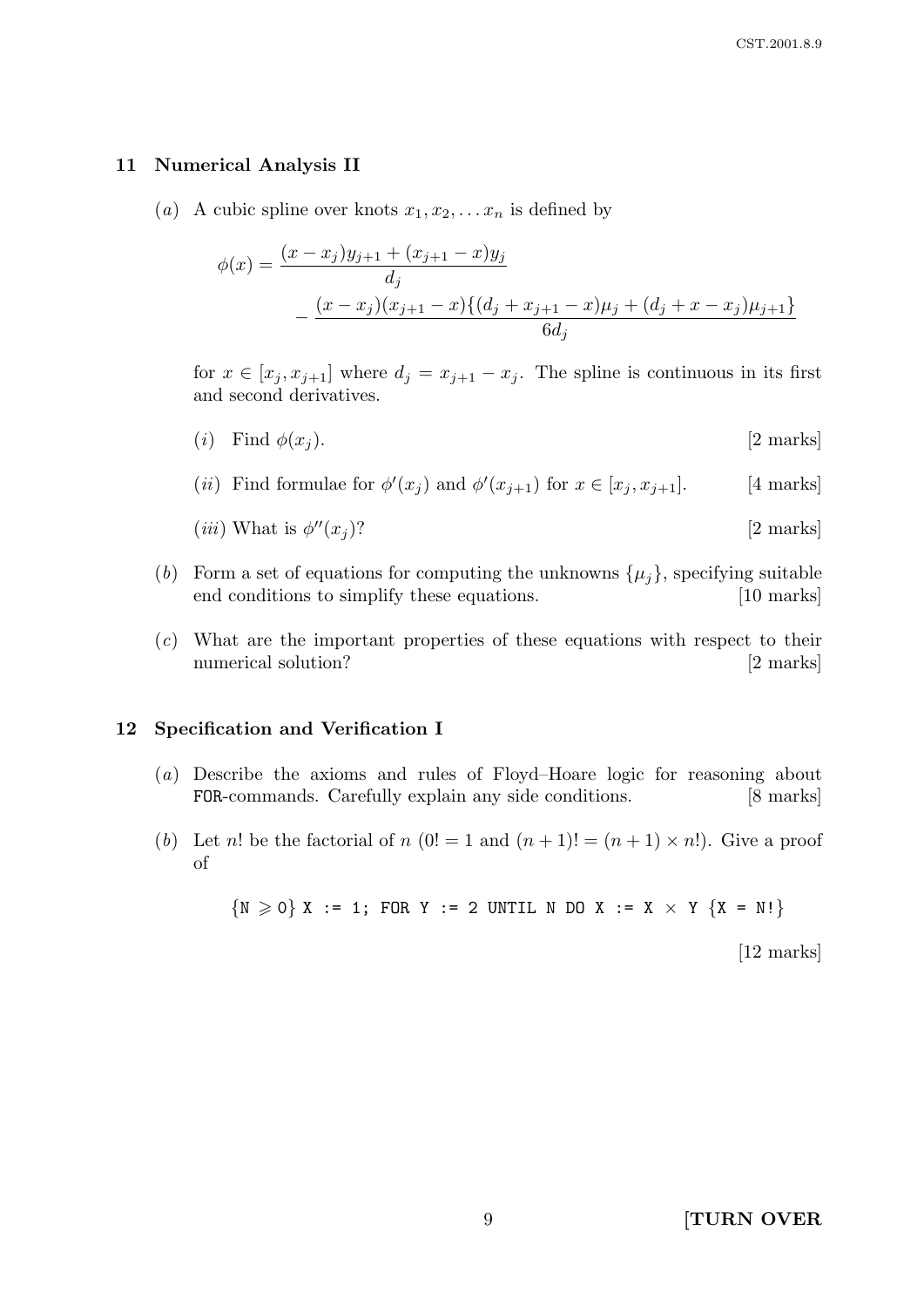### 13 Computer Vision

Understanding, classifying, and identifying human faces has been a longstanding goal in computer vision. Yet because the face is an expressive social organ, as well as an object whose image depends on identity, age, pose and viewing angle, and illumination geometry, many forms of variability are all confounded together, and the performance of algorithms on these problems remains very poor. Discuss how the different kinds and states of variability (e.g. same face, different expressions; or same identity and expression but different lighting geometry) might best be handled in a statistical framework for generating categories, making classification decisions, and recognising identity. In such a framework, what are some of the advantages and disadvantages of wavelet codes for facial structure and its variability?

[20 marks]

#### 14 Computer Systems Modelling

Two servers operate with different performance characteristics at mean rates  $\mu_1$  and  $\mu_2$ . You wish to combine them into a single system by associating each server with a separate FIFO queue and dispatching incoming work items to the first queue with probability  $p_1$  and to the other queue with probability  $p_2$ . Incoming items arrive at a rate  $\lambda$  and none are discarded from the system.

You may assume that the inter-arrival-time distribution and both service-time distributions are exponential, that there is no limit on the queue lengths and that the population size is infinite.

- (a) Using Kendall notation, describe the first server and its queue. Construct a Markov-chain model for this part of the system. [2 marks]
- (b) Let  $q_{k,i}$  denote the probability that there are exactly i items of work in server k and its queue. By using detailed flow balance equations or otherwise express  $q_{k,i}$  in terms of  $\lambda$ ,  $p_k$  and  $\mu_k$ . [6 marks]
- (c) Hence derive  $T_k$ , the mean response time of work items served at k. [6 marks]
- (d) Suppose that the system administrator wishes to ensure that work items receive the same mean response time irrespective of which server they visit. Express  $p_1$  in terms of  $\lambda$ ,  $\mu_1$  and  $\mu_2$ . Qualitatively, when is it reasonable to consider dispatching work to both servers to maintain an equal mean response time? How will the system behave at other times? [6 marks]